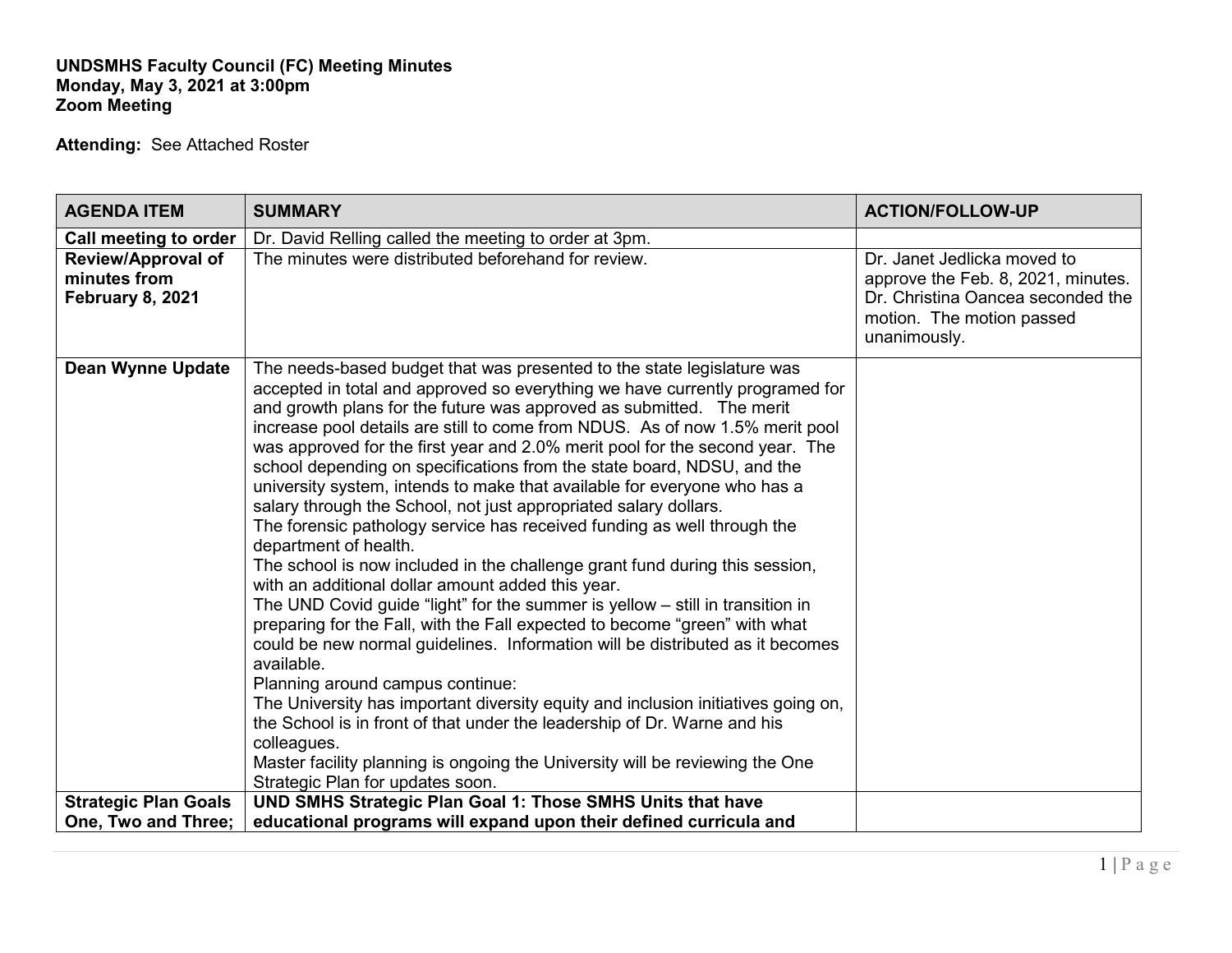| Dr. Janet Jedlicka<br>Dr. Ken Ruit<br>Dr. Colin Combs | technical skill development requirements to include concepts that<br>comprise UND's Essential Studies.<br>Dr. Janet Jedlicka summarized how the Occupational Therapy met these<br>essential study goals and intercultural knowledge and skills and critical inquiry<br>and analysis.<br>UND SMHS Strategic Plan Goal 2: The SMHS Units will expand their<br>current systems of student support in order to ensure continued high<br>graduation rates and to improve student satisfaction with the overall<br>quality of their education.                                                                                                                                                                                                                                                                                                                                                                                                                                                                                                                                                                               |  |
|-------------------------------------------------------|------------------------------------------------------------------------------------------------------------------------------------------------------------------------------------------------------------------------------------------------------------------------------------------------------------------------------------------------------------------------------------------------------------------------------------------------------------------------------------------------------------------------------------------------------------------------------------------------------------------------------------------------------------------------------------------------------------------------------------------------------------------------------------------------------------------------------------------------------------------------------------------------------------------------------------------------------------------------------------------------------------------------------------------------------------------------------------------------------------------------|--|
|                                                       | Dr. Ken Ruit provided an update from the Education and Faculty Affairs Office<br>on how these goals are being met. Je encouraged departments to contact his<br>office regarding wellness advocates or learning specialists or anything that<br>could perhaps help in the design and delivery of their programs. Adding a<br>second medical student wellness advocate out in the western part of the state<br>has been crucial. Dr. Ruit recognized Drs. Basson, Schmitz and McLean on<br>filling this position.                                                                                                                                                                                                                                                                                                                                                                                                                                                                                                                                                                                                        |  |
|                                                       | UND SMHS Strategic Plan Goal 3: The SMHS will identify opportunities<br>to deliver state-of-the-art technologies to enhance education.                                                                                                                                                                                                                                                                                                                                                                                                                                                                                                                                                                                                                                                                                                                                                                                                                                                                                                                                                                                 |  |
|                                                       | Dr. Combs provided an update on how the department of biomedical sciences<br>continues to meet goal three.                                                                                                                                                                                                                                                                                                                                                                                                                                                                                                                                                                                                                                                                                                                                                                                                                                                                                                                                                                                                             |  |
|                                                       | This year they introduced a combined yearlong anatomy and physiology<br>course, and it was it will continue to be an in-person class, but also decided to<br>keep it as an online asynchronous course starting in the fall and then we just<br>initiated a self-paced enroll anytime online version of that course so students<br>who are three options to take the course moving forward. The platform for the<br>online versions is Top Hat, which if you're not familiar with it, it is an online<br>educational tool that's it's very useful particularly for active learning-based<br>teaching practices and the lectures are prerecorded. Assignments and student<br>discussions are done in Top Hat. At least a third of the interaction will be face<br>to face, and then the rest will be online. The undergraduate Microbiology and<br>Immunology lecture and lab courses, we decided to move those into a high<br>FLEX format, which will continue in the upcoming years, meaning that it has<br>an in-person option and online synchronous option and an online<br>asynchronous doctrine so three choices. |  |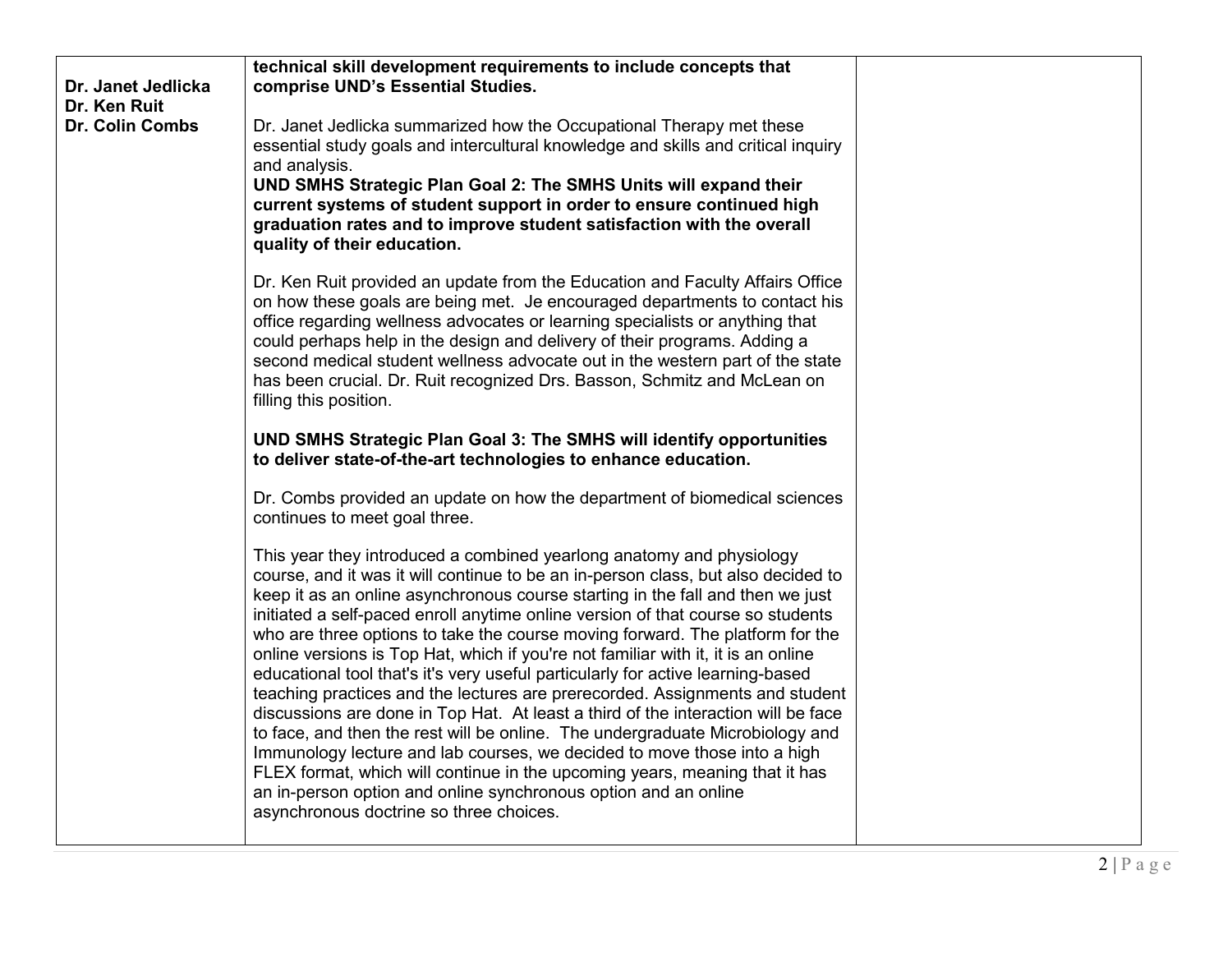| School-wide                | Reviewed the following policies that                                          | Dr. Lutz made a motion to accept        |
|----------------------------|-------------------------------------------------------------------------------|-----------------------------------------|
| policies: Dr. Relling      | were sent out for faculty comment:                                            | policies 2.3,/3.2 Conflict of Interest- |
|                            |                                                                               | Assessment, 2.5/3.12 Learner            |
|                            | 2.3/3.2 Conflict of Interest-Assessment                                       | Mistreatment, 3.7 Inhibiting            |
|                            | 2.5/3.12 Learner Mistreatment                                                 | Conditions, and 3.11 Technical          |
|                            | 3.7 Inhibiting Conditions                                                     | Standards as presented, seconded        |
|                            | 3.11 Technical Standards                                                      | by Dr. Milavetz. The motion             |
|                            |                                                                               | passed unanimously.                     |
|                            | Update Faculty Council's Policy Subcommittee and plans for June 28            |                                         |
|                            | meeting-Dr. Relling                                                           |                                         |
|                            |                                                                               |                                         |
|                            | Dr. Relling discussed the bylaws committee developing some concepts and       |                                         |
|                            | ideas to include a policy review on an annual basis whether that be done by   | Dr. Relling will contact Dr.            |
|                            |                                                                               | Rosenberger with this request.          |
|                            | the committee or a sub-committee. Dr. Tinguely indicated this may require     |                                         |
|                            | changing the charge to the bylaws committee and a bylaws change. Dr.          |                                         |
|                            | Solberg indicated the bylaws committee has reviewed policy in the past at the |                                         |
|                            | request of FC.                                                                |                                         |
|                            |                                                                               |                                         |
| <b>Nominations</b>         | There has been difficulty filling the                                         | Ask the CPT committee to make a         |
| <b>Committee re:</b>       | clinician scholar numbers on the CPT                                          | recommendation to FC what the           |
| <b>Clinician Scholar</b>   | Committee.                                                                    | committee structure might look like.    |
| numbers for CPT            |                                                                               |                                         |
| <b>Consent agenda</b>      | None                                                                          |                                         |
| items                      |                                                                               |                                         |
| <b>Other/informational</b> | <b>None</b>                                                                   |                                         |
|                            |                                                                               |                                         |
| <b>Announcements</b>       | Nominations will be sought for a vice chair for faculty council at the August |                                         |
|                            | meeting.                                                                      |                                         |
| <b>Adjournment</b>         | Meeting adjourned at 4:25pm                                                   | Dr. Milavetz moved to adjourn the       |
|                            |                                                                               | meeting, seconded by Dr. Jedlicka,      |
|                            |                                                                               | all were in favor.                      |

Submitted by Jeanette Gratton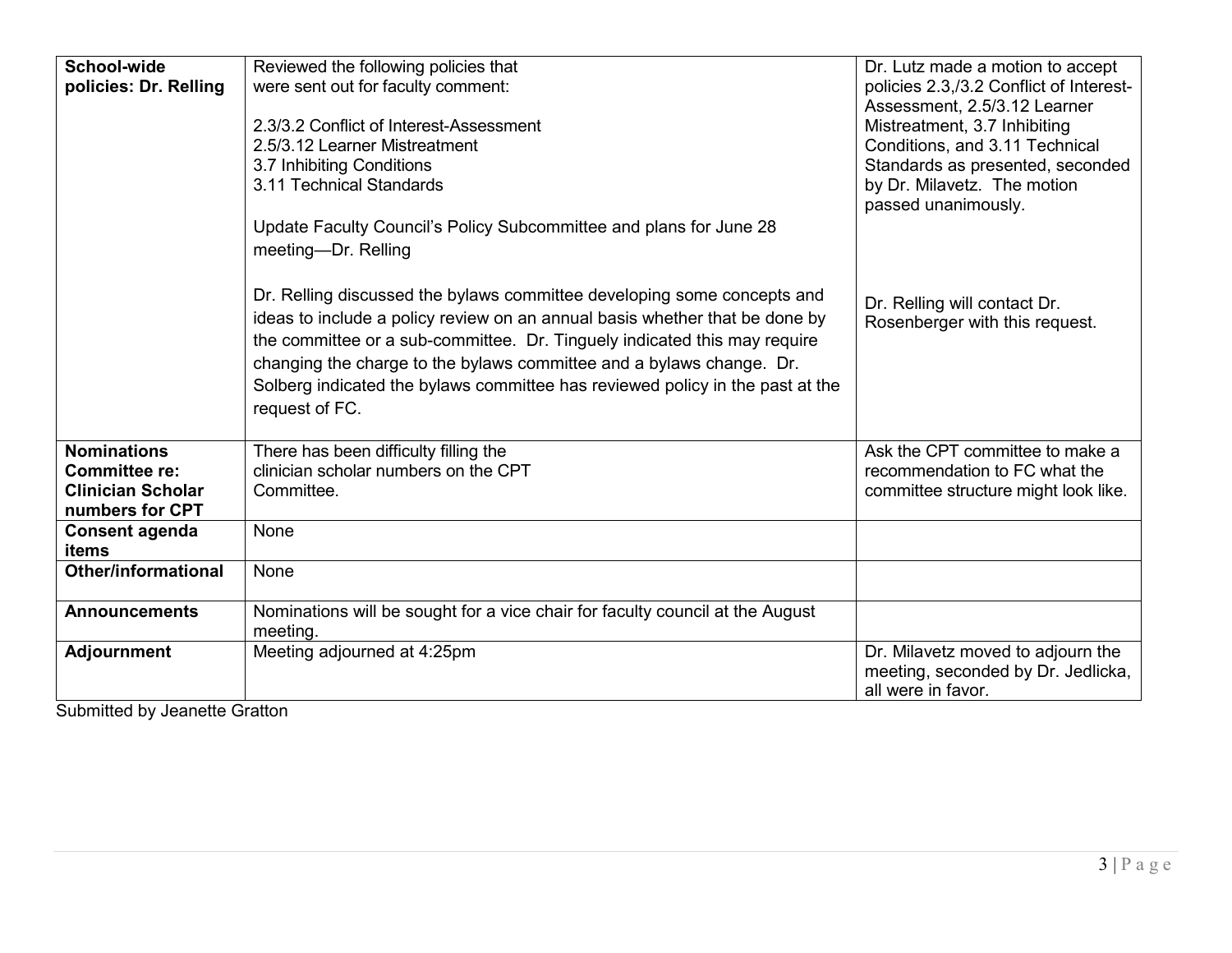## **Record of Attendance: May 3, 2021 Faculty Council**

| <b>Voting Members</b> | <b>Present</b> | <b>Absent</b> | <b>Excused</b> |
|-----------------------|----------------|---------------|----------------|
| Allen, Jon            | X              |               |                |
| Bande, Dinesh         |                |               | $\sf X$        |
| Brown-Borg, Holly     | Χ              |               |                |
| Chen, Xuesong         | $\sf X$        |               |                |
| Crichlow, Candice     | Χ              |               |                |
| Christianson, Mark    | $\mathsf X$    |               |                |
| Clarens, Richard      |                |               | X              |
| Combs, Colin          | $\mathsf X$    |               |                |
| Dunlevy, Jane         | Χ              |               |                |
| Geiger, Jonathan      | Χ              |               |                |
| Henry, Keith          | $\sf X$        |               |                |
| Jedlicka, Janet       | Χ              |               |                |
| Jurivich, Donald      | $\sf X$        |               |                |
| Lou, Jau-Shin         |                |               | Χ              |
| Lutz, Dennis          | $\sf X$        |               |                |
| McHugo, Jeanie        | $\mathsf X$    |               |                |
| McLean, Andrew        | $\sf X$        |               |                |
| Metzger, Jay          | Χ              |               |                |
| Meyer, Mandy          |                |               | Χ              |
| Milavetz, Barry       | $\sf X$        |               |                |
| Oancea, Cristina      | Χ              |               |                |
| Perry, Becca          | $\sf X$        |               |                |
| Relling, David        | Χ              |               |                |
| Roller, Luke          |                |               | $\sf X$        |
| Schmitz, David        | $\mathsf X$    |               |                |
| Schwartz, Gary        | Χ              |               |                |
| Sens, Mary Ann        | Χ              |               |                |